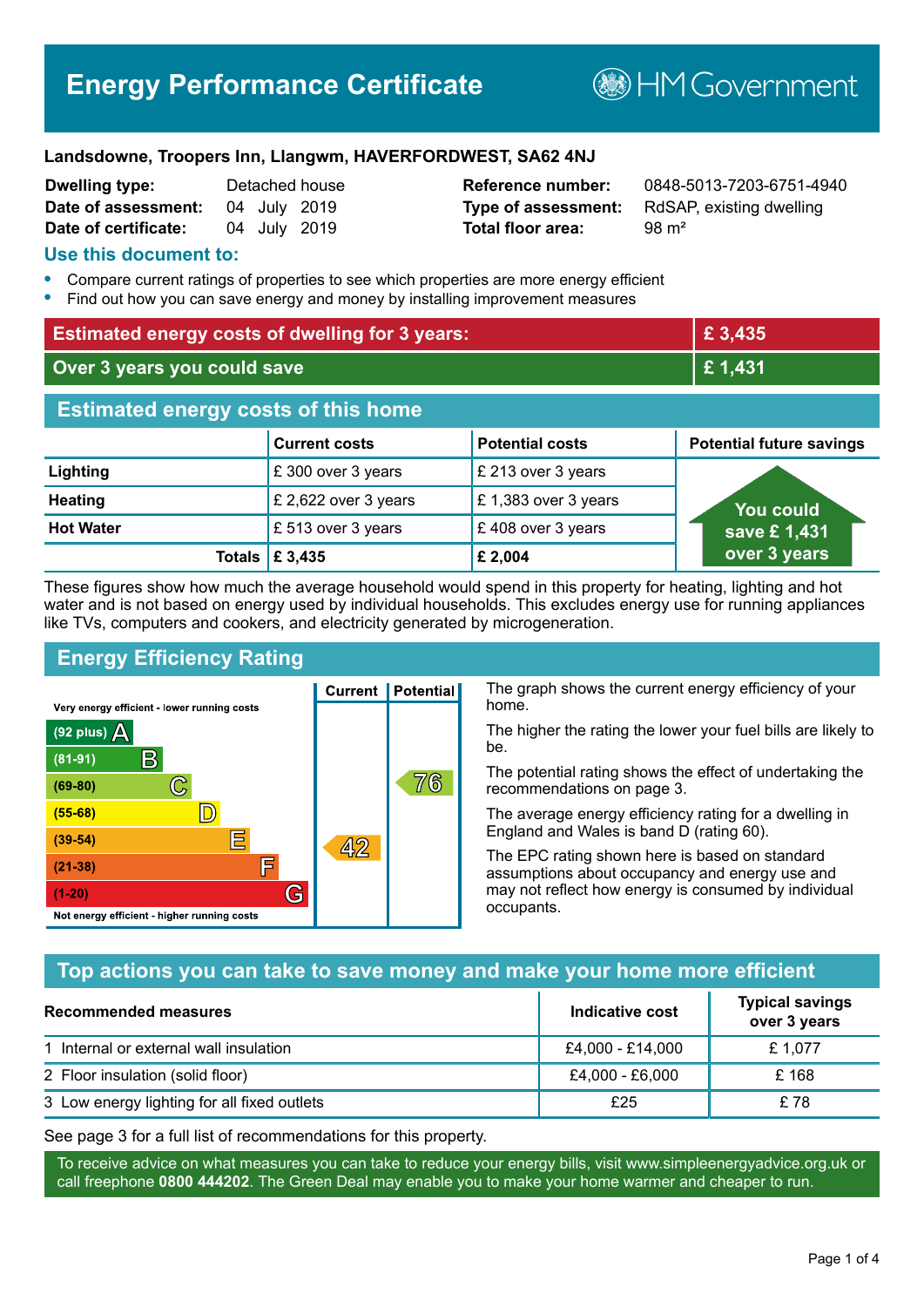Landsdowne, Troopers Inn, Llangwm, , HAVERFORDWEST, SA62 4NJ

04 July 2019 RRN: 0848-5013-7203-6751-4940

**Energy Performance Certificate**

| <b>Element</b>        | <b>Description</b>                                      | <b>Energy Efficiency</b> |
|-----------------------|---------------------------------------------------------|--------------------------|
| Walls                 | Granite or whinstone, as built, no insulation (assumed) | *****                    |
|                       | Solid brick, as built, partial insulation (assumed)     | ★★★☆☆                    |
| Roof                  | Pitched, 300 mm loft insulation                         | *****                    |
|                       | Pitched, 100 mm loft insulation                         | ★★★☆☆                    |
|                       | Pitched, limited insulation (assumed)                   | ★☆☆☆☆                    |
| Floor                 | Solid, no insulation (assumed)                          |                          |
| <b>Windows</b>        | Fully double glazed                                     | ★★★☆☆                    |
| Main heating          | Boiler and radiators, oil                               | ★★★☆☆                    |
| Main heating controls | Programmer, room thermostat and TRVs                    | ★★★★☆                    |
| Secondary heating     | Room heaters, dual fuel (mineral and wood)              |                          |
| Hot water             | From main system                                        | ★★★☆☆                    |
| Lighting              | Low energy lighting in 58% of fixed outlets             | ★★★★☆                    |

# **Summary of this home's energy performance related features**

Current primary energy use per square metre of floor area: 281 kWh/m² per year

The assessment does not take into consideration the physical condition of any element. 'Assumed' means that the insulation could not be inspected and an assumption has been made in the methodology based on age and type of construction.

See addendum on the last page relating to items in the table above.

# **Low and zero carbon energy sources**

Low and zero carbon energy sources are sources of energy that release either very little or no carbon dioxide into the atmosphere when they are used. Installing these sources may help reduce energy bills as well as cutting carbon. There are none provided for this home.

#### **Your home's heat demand**

For most homes, the vast majority of energy costs derive from heating the home. Where applicable, this table shows the energy that could be saved in this property by insulating the loft and walls, based on typical energy use (shown within brackets as it is a reduction in energy use).

| <b>Heat demand</b>           | <b>Existing dwelling</b> | Impact of loft<br>insulation | Impact of cavity<br>wall insulation | Impact of solid<br>wall insulation |
|------------------------------|--------------------------|------------------------------|-------------------------------------|------------------------------------|
| Space heating (kWh per year) | 16,372                   | (819)                        | (152)                               | (7,208)                            |
| Water heating (kWh per year) | 3,412                    |                              |                                     |                                    |

You could receive Renewable Heat Incentive (RHI) payments and help reduce carbon emissions by replacing your existing heating system with one that generates renewable heat, subject to meeting minimum energy efficiency requirements. The estimated energy required for space and water heating will form the basis of the payments. For more information, search for the domestic RHI on the www.gov.uk website.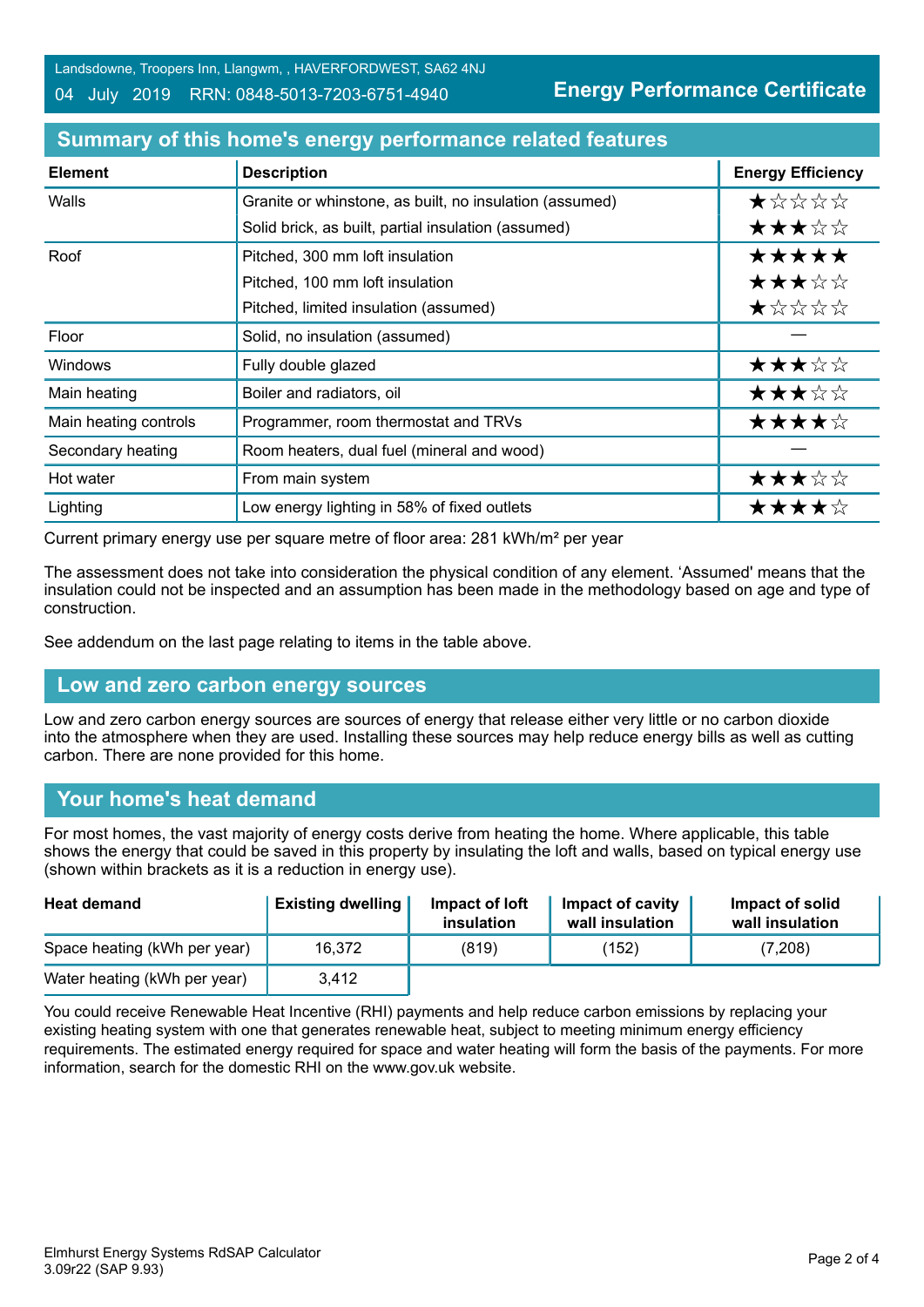#### 04 July 2019 RRN: 0848-5013-7203-6751-4940

## **Recommendations**

The measures below will improve the energy performance of your dwelling. The performance ratings after improvements listed below are cumulative; that is, they assume the improvements have been installed in the order that they appear in the table. To receive advice on what measures you can take to reduce your energy bills, visit www.simpleenergyadvice.org.uk or call freephone 0800 444202. Before installing measures, you should make sure you have secured the appropriate permissions, where necessary. Such permissions might include permission from your landlord (if you are a tenant) or approval under Building Regulations for certain types of work.

| <b>Recommended measures</b>               | Indicative cost  | <b>Typical savings</b><br>per year | <b>Rating after</b><br>improvement |
|-------------------------------------------|------------------|------------------------------------|------------------------------------|
| Internal or external wall insulation      | £4,000 - £14,000 | £ 359                              | <u>D61</u>                         |
| Floor insulation (solid floor)            | £4,000 - £6,000  | £ 56                               | D64                                |
| Low energy lighting for all fixed outlets | £25              | £26                                | D65                                |
| Solar water heating                       | £4,000 - £6,000  | £ 37                               | <b>D67</b>                         |
| Solar photovoltaic panels, 2.5 kWp        | £3,500 - £5,500  | £ 336                              | C76                                |

# **Financial Support and the Green Deal**

Green Deal Finance allows you to pay for some of the cost of your improvements in instalments under a Green Deal Plan (note that this is a credit agreement, but with instalments being added to the electricity bill for the property). The availability of a Green Deal Plan will depend upon your financial circumstances. There is a limit to how much Green Deal Finance can be used, which is determined by how much energy the improvements are estimated to **save** for a 'typical household'.

You may also be able to obtain support towards repairs or replacements of heating systems and/or basic insulation measures under the ECO scheme, provided that you are in receipt of qualifying benefits or tax credits. To learn more about this scheme and the rules about eligibility, visit www.simpleenergyadvice.org.uk or call freephone **0800 444202** for England and Wales.